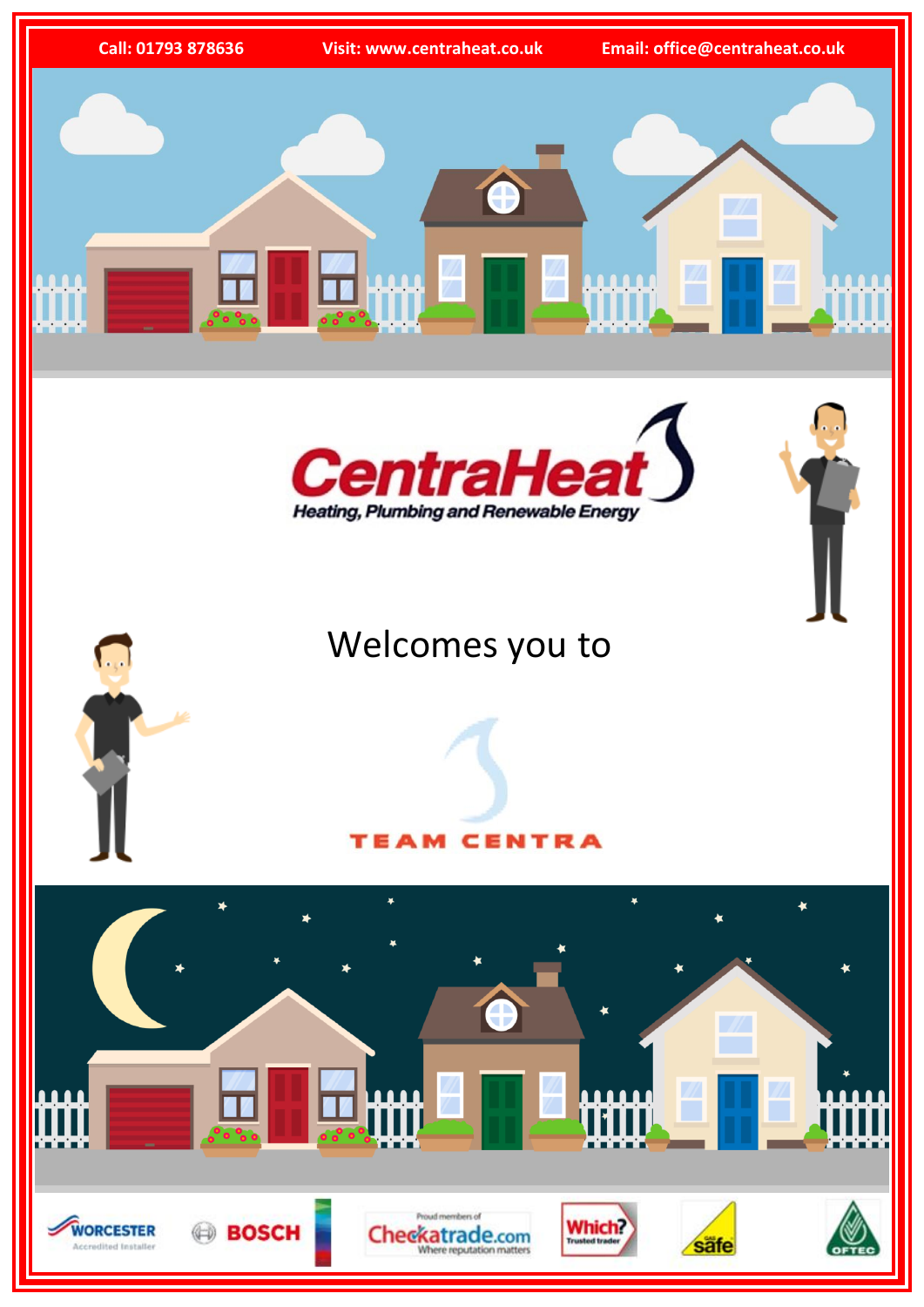# Why join Team Centra?



If you are looking for a dedicated and professional team of heating engineers and plumbers in Swindon and the surrounding areas, then look no further than the team here at CentraHeat.

We offer many services and can be relied upon to complete all jobs to a high standard.

We have a combined experience of 70 years with an award-winning team behind us, our sole priority is always providing the best service possible.

We have satisfied customers who return to us again and again. Therefore, we want to take our service to the next level and offer Care Plans!



Always available for our customers



**Experienced team of professionals** 



**GUARANTEED SATISFACTION** 

Customer satisfaction as standard



**FREE estimates for installations** 

## We are a Worcester Accredited Installer (WAI)

We are proud to be a Worcester Bosch Accredited installer.

This accreditation is awarded by Worcester Bosch themselves and shows that they recognise our high standards of installations, service and customer care.

They have strict standards when it comes to certification so you can be assured that we are Gas Safe and OFTEC registered.



## Our Services



### **HEATING SERVICES**

When it comes to heating services, our specialists can resolve your heating neads.



### **PLUMBING & BATHROOMS**

**Bathroom** Installations **General Plumbing** Leaking & Burst **Pipes** 



### **BOILER CARE PLANS**

**Boiler** and **Heating System** breakdown cover starting from £7.50 per month





0% and flexible payment plans from 3,4,5,8 and 10 years with a 10% deposit.



## **WATER TREATMENT**

Legionella Risk Assessments

**Water Softeners &** Conditioning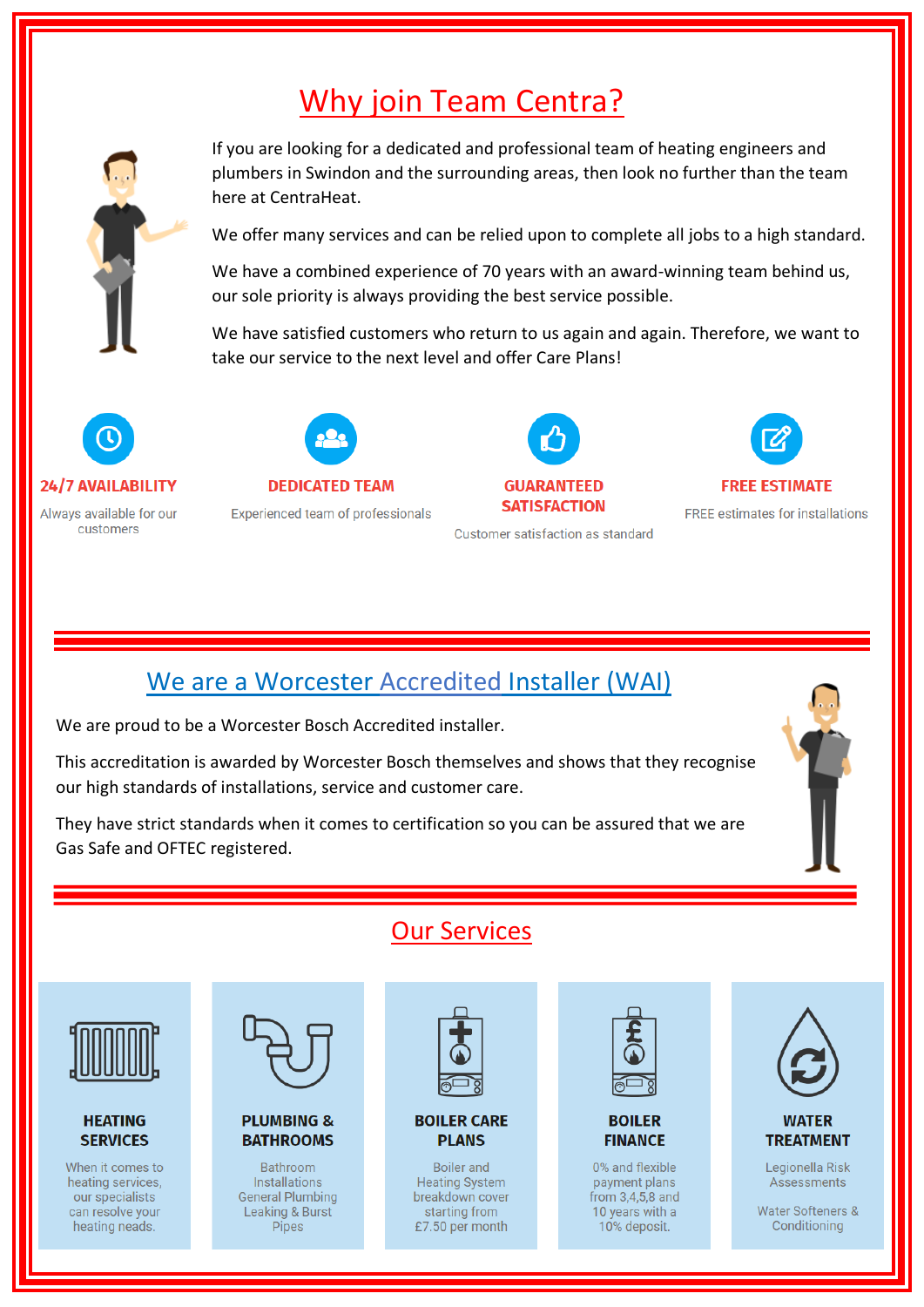# Care Plan Costs

The monthly cost of each plan is shown below along with optional extras if required.

The monthly fee is taken by direct debit via GoCardless - please note GoCardless will show on your bank statements, not CentraHeat.

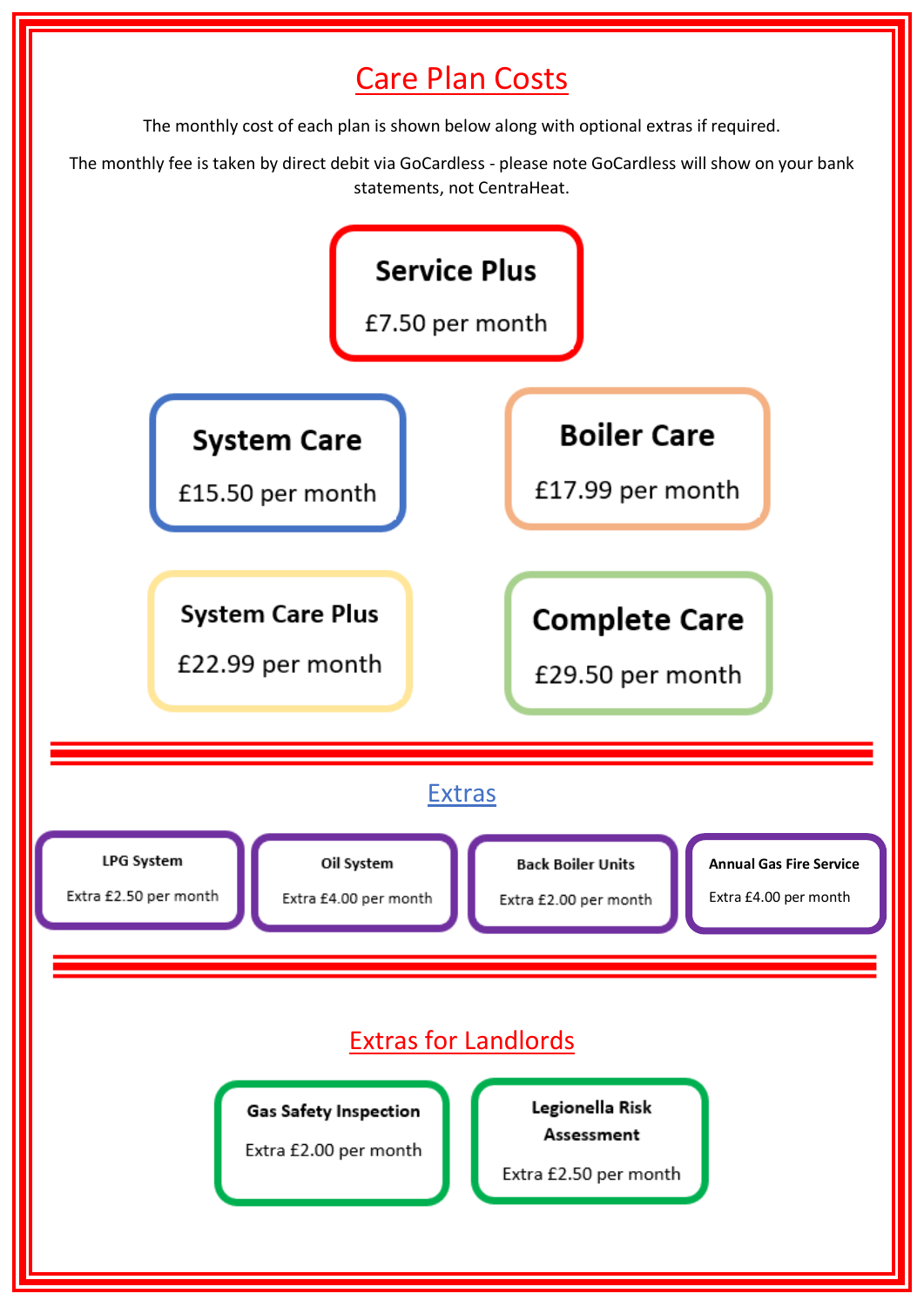# Service Plus

### £7.50 per month

Our **Service Plus** plan spreads the cost of your annual service over 12 months. The boiler is the heart of your home so you will have the reassurance of knowing that your boiler is in good shape and less likely to break down in the colder months when you need it most.

We will even send you a reminder the year after when your service is due and book a date that suits your busy lifestyle!

## **What happens during a service?**

- A visual check of the boiler and flame (if possible)
- Checks on the flue (externally and internally)
- Checking the operating pressure and/or heat input
- Checking safety devices

j

- Check case seals form an effective seal
- Boiler casing removed to check all main boiler components (burner, heat exchanger, main injector, spark/ sensor probe)
- Boiler fired safely to identify any working faults
- Boiler parts cleaned (if necessary)
- A service report showing everything our engineer has done



## **What's not included?**

- Repairs or maintenance work
- Removing sludge
- Removing hard water scale

*We can send you an estimate for these separately if you wish*

### **Did you know…**

*It is usually a requirement of the manufacturers guarantee that your boiler is serviced annually*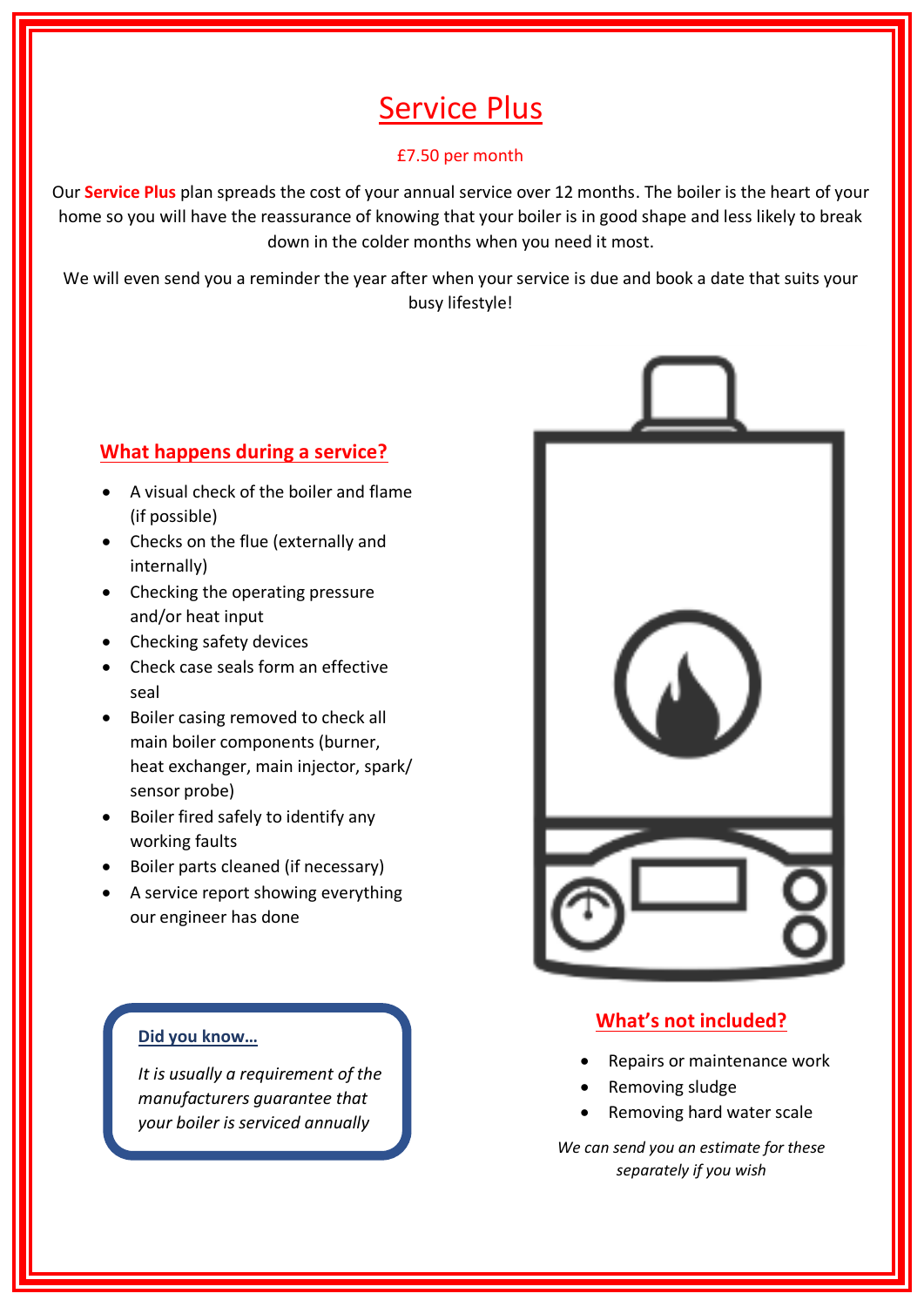## System Care

## £15.50 per month

Our **System Care** plan is ideal when the boiler is under guarantee as the manufacturer will cover the cost of any leaks or faults found on the boiler itself.



## **What's Included?**

- Annual boiler service
- Unlimited discounted rate priority call-outs
- Repair or replacement radiators
- Repair or replacement TRVs
- Repair or replacement Lockshields

## **What's not Included?**

- Boiler or controls
- Bleeding of radiators
- Hot, cold and gas pipework
- Removing sludge
- Removing hard water scale

*We can send you an estimate for any remedial work if required*

## **Did you know…**

*Radiators need bleeding regularly as pockets of air get trapped inside. This air causes the radiator to circulate hot water less effectively meaning less heat is emitted which takes longer to heat your home*

# **System Care Plus**

## £22.99 per month

Our **System Care Plus** plan is the step up from our **System Care** plan to give you complete piece of mind that your heating system is covered if anything goes wrong.

## **What's Included?**

- Annual boiler service
- Unlimited discounted rate priority call-outs
- Repairs or replacement radiators
- Repair or replacement TRVs
- Repair or replacement Lockshields
- Repairs to hot, cold and gas pipework



## **What's not Included?**

- Boiler or controls
- Bleeding of radiators
- Removing sludge
- Removing hard water scale

*We can send you an estimate for any remedial work if required*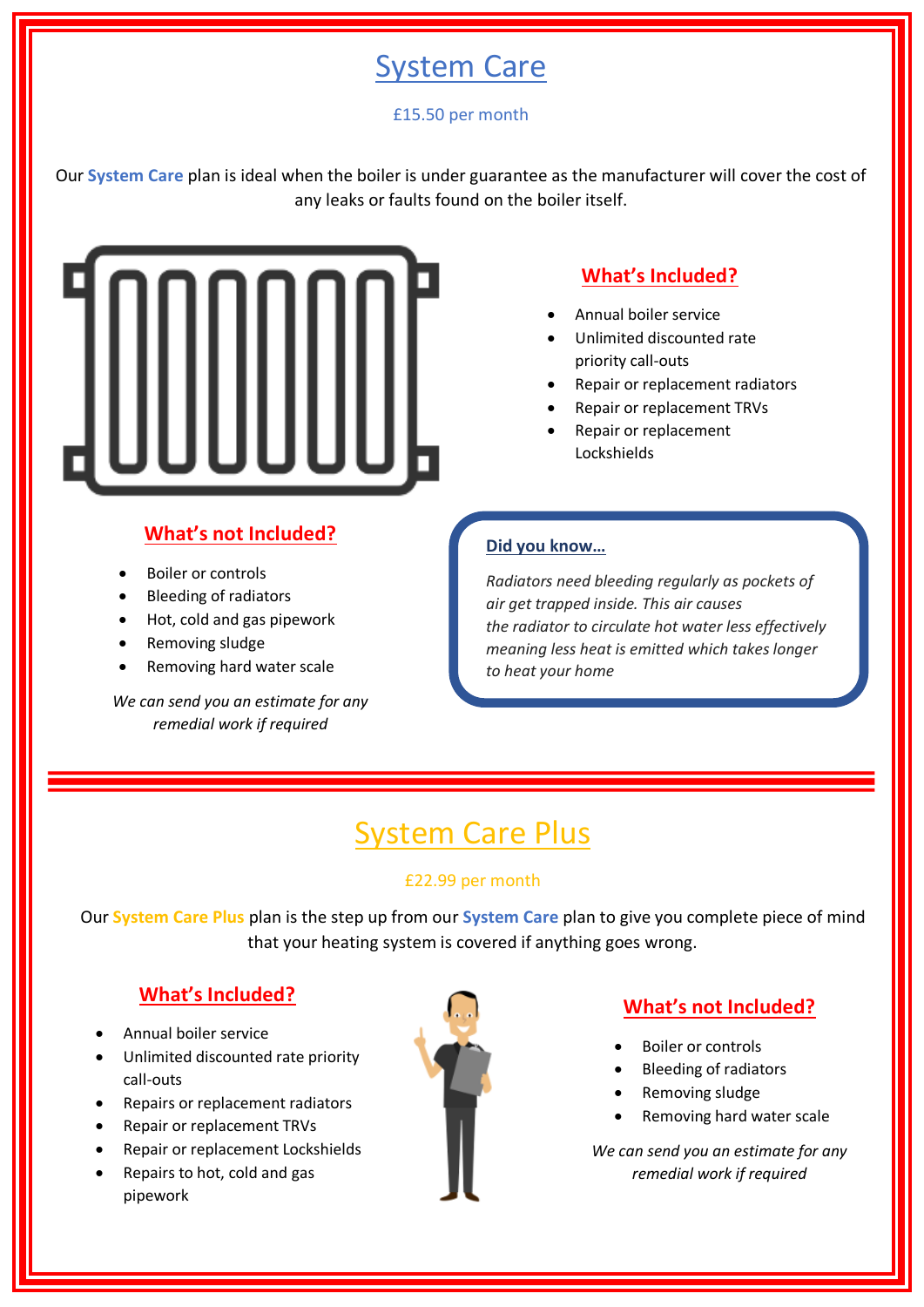# **Boiler Care**

## £17.99 per month

We all know that Boiler breakdowns can be inconvenient and expensive so for peace of mind our **Boiler Care** plan covers all repairs to your boiler and controls. It is ideal cover for your boiler once it is no longer covered by the manufacturer's guarantee.

We cover Gas, LPG, Oil and back boilers but please see page 3 regarding additional costs.

## **What's Included?**

- Annual Boiler Service
- Unlimited discounted priority rate call-outs
- Supply and installation of broken boiler parts
- Repair or replacement programmers
- Repair or replacement frost thermostats
- Replacement boiler (see T&C's)



## **What's not Included?**

- Repairing damage caused by sludge, scale or any other debris
- Repair or replacement radiators
- Bleeding of radiators
- Repairs to hot, cold and gas pipework

*We can send you an estimate for any remedial work if required*

## **Complete Care**

### £29.50 per month

Our **Complete Care** plan is ideal for systems where the boilers is out of guarantee as it combines all the points from **System Care Plus** and **Boiler Care** giving you **complete** peace of mind.

## **What's Included?**

- Annual Boiler Service
- Unlimited discounted priority rate call-outs
- Supply and installation of broken boiler parts
- Repair or replacement programmers
- Repair or replacement frost thermostats
- Replacement boiler (see T&C's)
- Repair or replacement radiators
- Repair or replacement TRV's
- Repair or replacement Lockshields
- Repairs to hot, cold and gas pipework

## **What's not Included?**

- Repairing damage caused by sludge, scale or any other debris
- Bleeding of radiators

*We can send you an estimate for any remedial work if required*



## **Did you know…**

*Upgrading your boiler can improve efficiency, save money and help the environment!*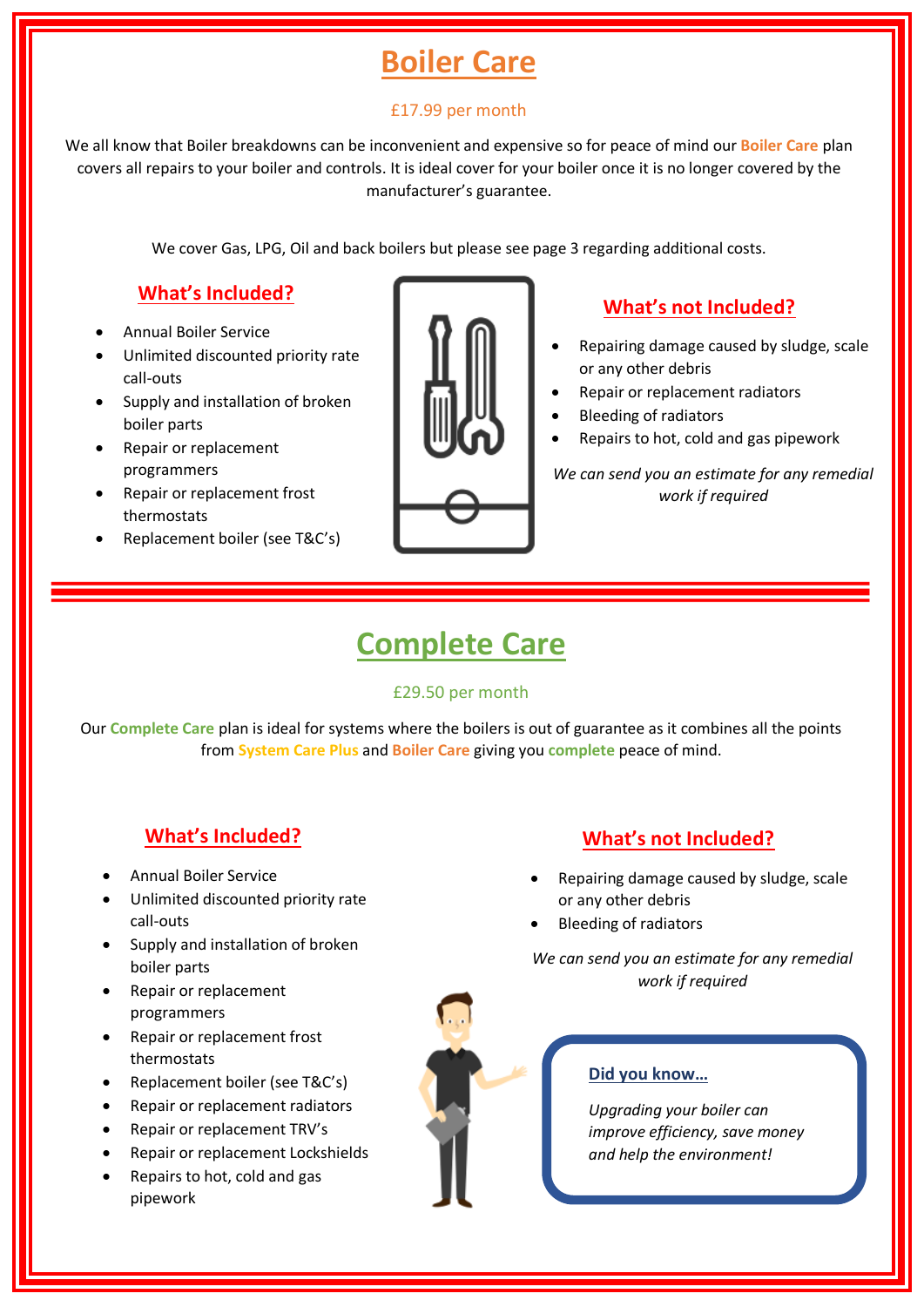# Are you ready to be a part of Team Centra?

- 1. Make sure you have fully read through this pack and the Terms and Conditions
- 2. Choose your care plan *if you need any help please give us a call*
- *3.* Contact us to book a service for your boiler and any gas fires you want us to cover *– we will ask you to pay for this on completion, we understand that you may choose to sign up to a care plan when the next annual service is due.*
- 4. When completing the boiler service our experienced engineer will check any other parts of your system that are covered on your chosen care plan to ensure these are in a reasonable condition
- *5.* We may need to carry out repairs or other works before we can accept you on to our care plans *– if this is the case, we will give you an estimate. There is no obligation to get this work done but we wouldn't be able to set you up on our care plans without it*
- 6. Complete the application form *Found in this pack and either email or post it back to us*
- 7. We will then send you a link to set up your Direct Debit payment via GoCardless
- *8.* We will contact you between month 10 & 12 of your plan to book in the next boiler service at no extra charge as this is included in your chosen care plan
- 9. If you need us for a call-out or have any questions, please don't hesitate to get in touch

## **Cancellations & Changes**

Once we have set up your chosen Care Plan it will remain in place unless you decide to cancel. If we need to make any changes to your plan's cost or level of cover, we will contact you in advance to let you know. Any increases to your plan cost won't take effect until the date of your next boiler service. You will be given the opportunity to cancel or change plans.

## **Emergency Call-Outs**

We are available 24 hours a day, 365 days a week for emergencies - an emergency is an uncontainable water leak, loss of heating for a vulnerable person(s), gas leak or CO alarm constantly sounding. If you are not sure, please call us and we can determine over the phone whether an engineer is required.

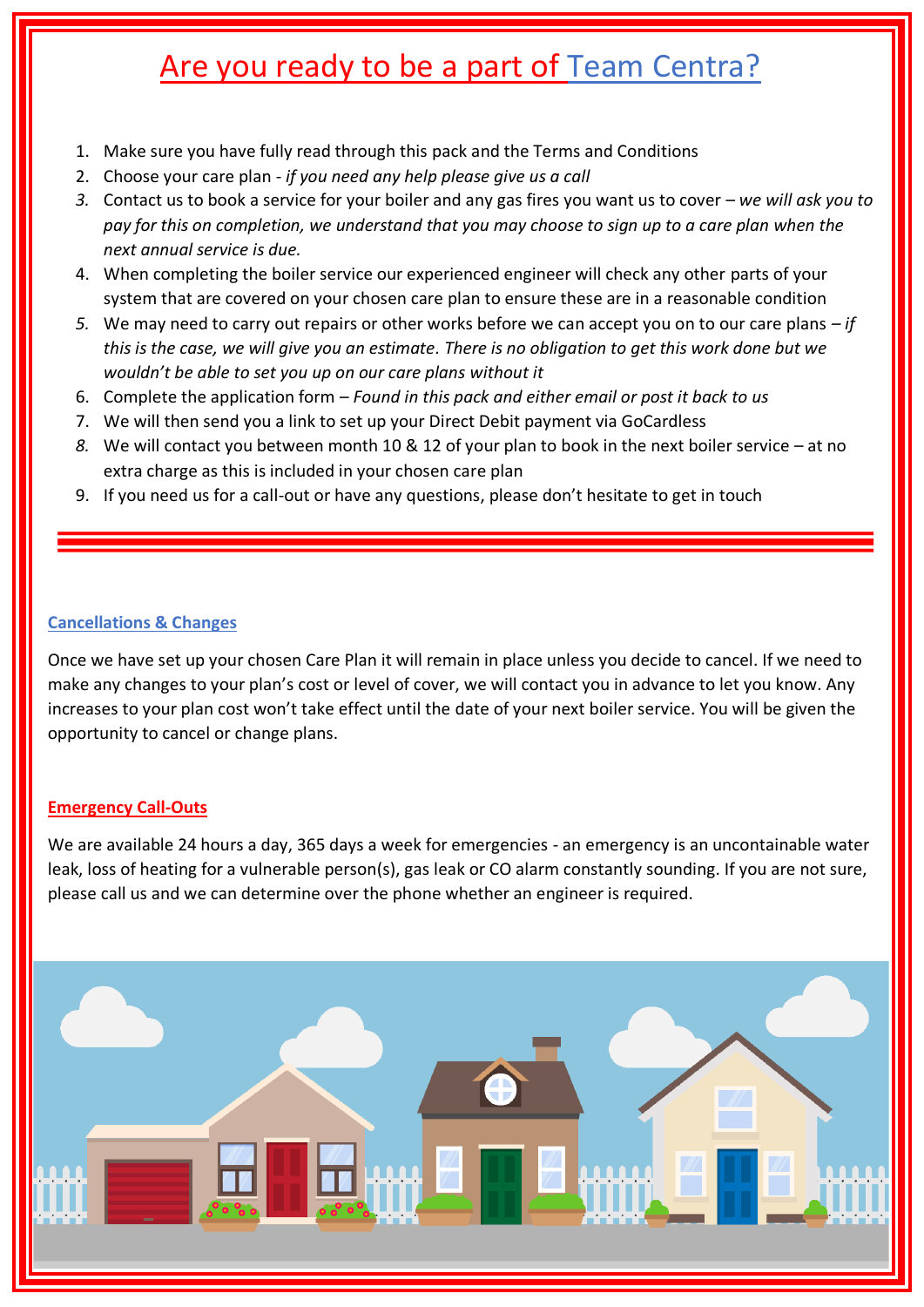# **What else can CentraHeat do for you?**

### **Boiler Installations**

CentraHeat provides a high-level service of boiler installations, we will recommend and advise you on the most suitable boiler for your households needs.

We are Worcester Accredited Installers which means that Worcester have recognised our high standards of installations, service and customer care.

If you would like a quick quote, follow these simple steps

- 1. Head to www.centraheat.co.uk
- 2. Click "Get a Quote Online"
- 3. Answer a few questions
- 4. Choose which package
- 5. Fill out your details and we will be in touch to book a site survey

We can offer 0% finance deals through Novuna Consumer Finance if you choose to spread the cost over 2 years. If you need longer repayment options these are available, but you will need to pay interest.



#### **Small Print**

Credit subject to status and affordability. Terms & Conditions Apply. CentraHeat, Heating and Plumbing LTD is a credit broker and is Authorised and Regulated by the Financial Conduct Authority. Credit is provided by Novuna Personal Finance, a trading style of Mitsubishi HC Capital UK PLC, authorised and regulated by the Financial Conduct Authority. Financial Services Register no. 704348. The register can be accessed through [http://www.fca.org.uk](http://www.fca.org.uk/)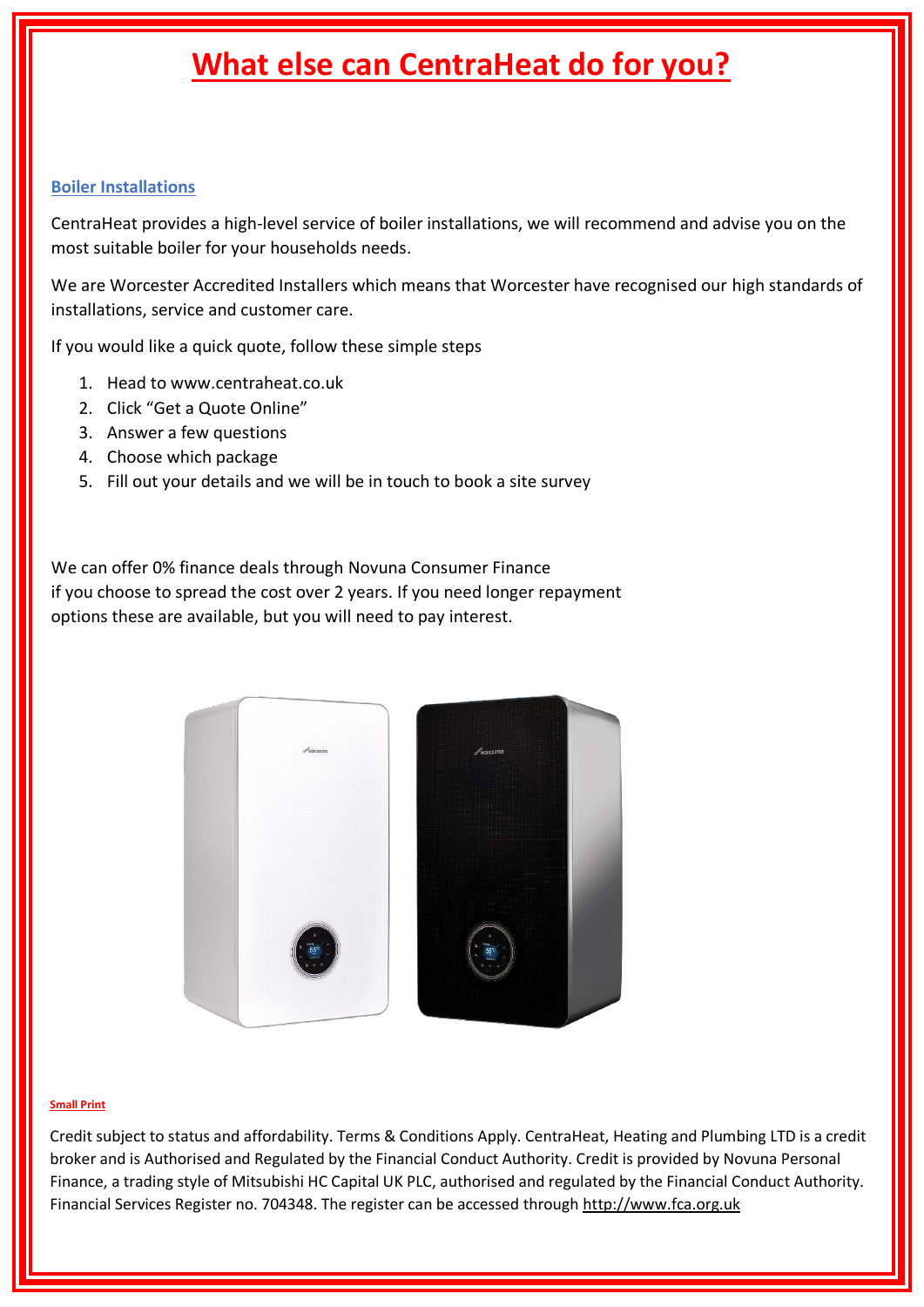### **Powerflush**

A Powerflush helps deal with heating problems that you can't always see.

Sludge, rust and limescale cause leaks and blocks pipes, which reduces efficiency and costs you more in energy and the possibility of having to call an engineer out due to a clogged broken-down boiler.

We will use a machine and chemicals to thoroughly clean out your boiler, the pipes and radiators – replacing the dirty sludge with lovely clean water.





### **General Plumbing and Repairs**

Not only can we help you with your heating repairs, but we can also help with any plumbing needs.

- Replacement taps bathroom, kitchen, outside
- Moving pipework
- Replacement sanitaryware
- Toilet repairs
- Leaking pipework
- Shower replacements
- Repairs to or replacement of water cylinders
- Installation of kitchen sinks
- Installation of water softeners

This is just a selection of what CentraHeat offers. If there is something not on this list that you are interested in, please give us a call and we will advise you whether we are able to help.



Always available for our customers



Experienced team of professionals



**FREE ESTIMATE FREE estimates for installations** 

Customer satisfaction as standard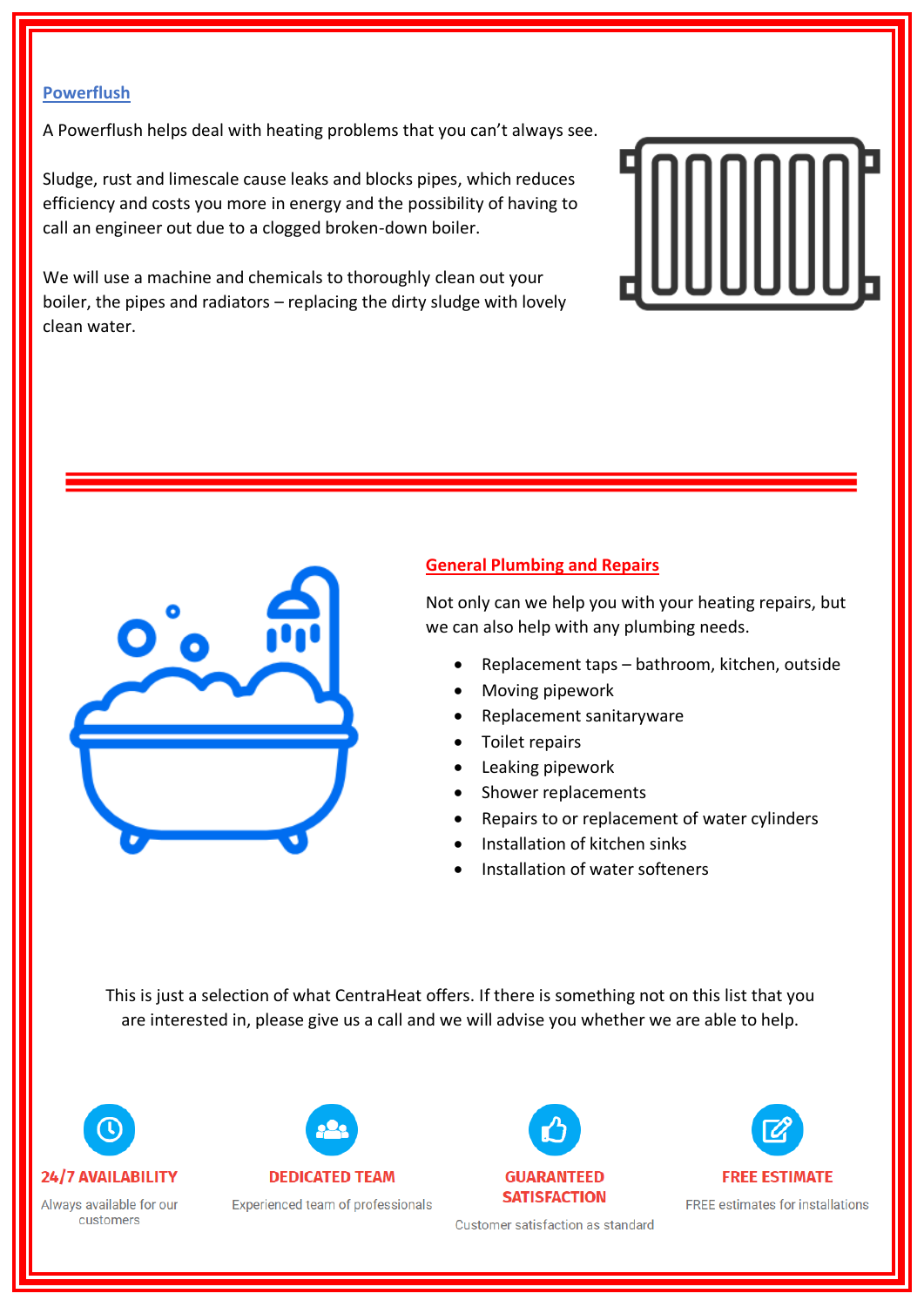# **Testimonials**

#### **New hot water cylinder fitted**

"Fantastic service, from a fantastic company that were very professional, I could not fault them and would recommend them to everyone"





#### **Leak under upstairs floorboards**

"Responded to my urgent call and dealt with the issue in their normal timely and professional way. Delighted as always with the work they have done for me in the last 4 years. Can highly recommend"



#### **Boiler Service**

"I would highly recommend CentraHeat. They are always polite when you ring up and ask how much the service would be and very easy to book a suitable time and date. Their engineer turned up on time and was very polite. He took away the packaging. Top job as always"



Thank you for taking the time to read through our pack. If you have any queries, please contact us!

### Call: 01793 878636

Email: [office@centraheat.co.uk](mailto:office@centraheat.co.uk)

Website[: www.centraheat.co.uk](http://www.centraheat.co.uk/)

Bowman House, Bowman Court, Whitehill Lane, Royal Wotton Bassett, SN4 7DB

VAT No: 125 7094 17











sate

#### **Boiler Breakdown**

"CentraHeat Heating & Plumbing Ltd is highly recommended. They are always fast, friendly and professional. They came out the day after I contacted them to a non-running boiler, and it was fixed the very next day once parts had been obtained"



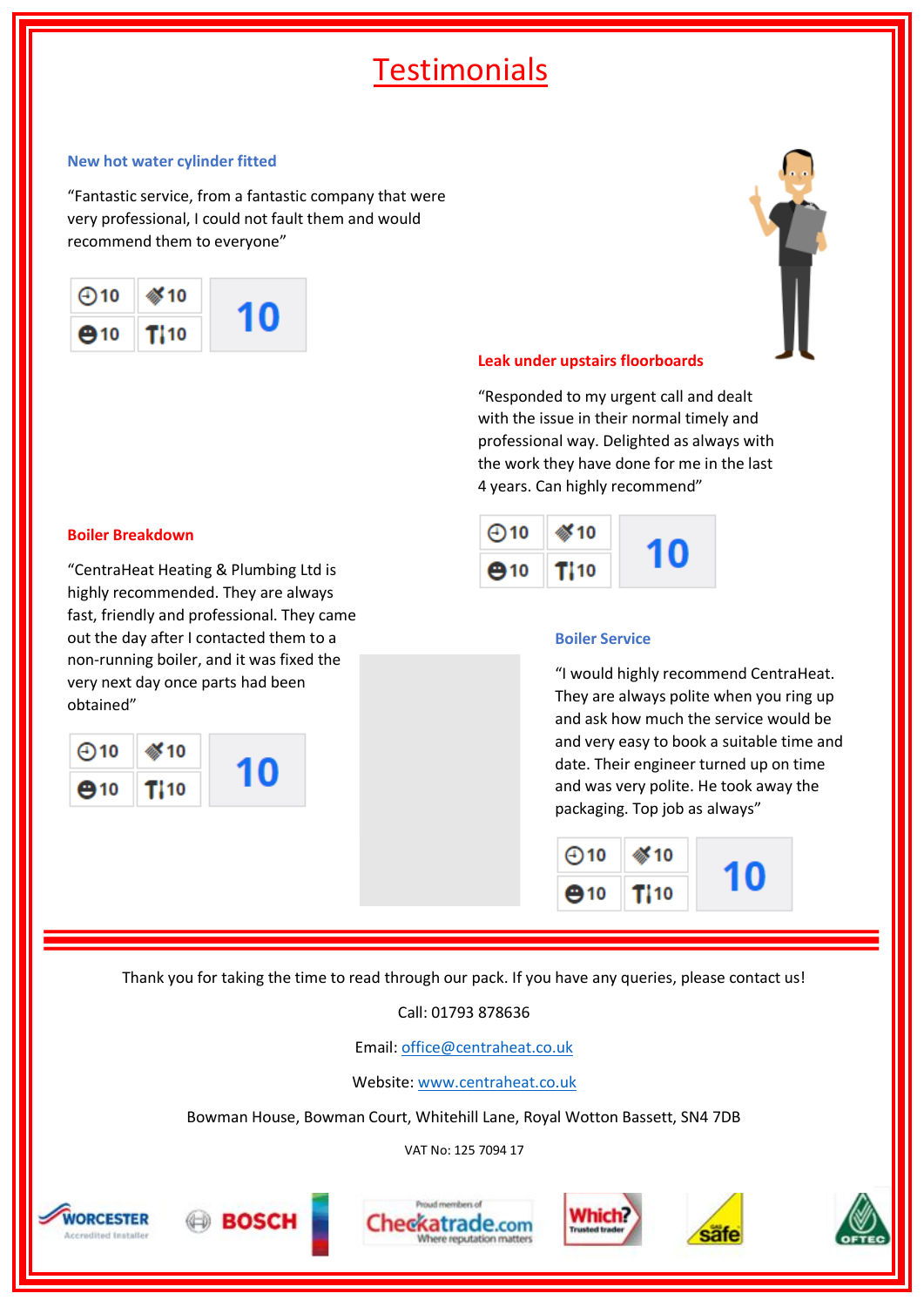| <b>Application Form</b>                     |                                                            |     |                                                                             |  |                            |                      |
|---------------------------------------------|------------------------------------------------------------|-----|-----------------------------------------------------------------------------|--|----------------------------|----------------------|
| <b>Contact Details</b>                      |                                                            |     |                                                                             |  |                            |                      |
| Full Name:                                  |                                                            |     |                                                                             |  |                            |                      |
|                                             |                                                            |     |                                                                             |  |                            |                      |
| Address:                                    |                                                            |     |                                                                             |  |                            |                      |
|                                             |                                                            |     |                                                                             |  |                            |                      |
|                                             |                                                            |     |                                                                             |  |                            |                      |
| Contact Number(s):                          |                                                            |     |                                                                             |  |                            |                      |
|                                             |                                                            |     |                                                                             |  |                            |                      |
| Email:                                      |                                                            |     |                                                                             |  |                            |                      |
|                                             |                                                            |     |                                                                             |  |                            |                      |
| Your Chosen Care Plan                       |                                                            |     |                                                                             |  |                            |                      |
| <b>Service Plus</b>                         | <b>System Care</b>                                         |     | <b>Boiler Care</b>                                                          |  | <b>System Care Plus</b>    | <b>Complete Care</b> |
|                                             |                                                            |     |                                                                             |  |                            |                      |
|                                             |                                                            |     |                                                                             |  |                            |                      |
|                                             |                                                            |     | Optional Extras - please specify how many Gas Fires you would like serviced |  |                            |                      |
| <b>Annual Gas Fire Service</b>              |                                                            |     | <b>Gas Safety Inspection</b>                                                |  | Legionella Risk Assessment |                      |
|                                             |                                                            |     |                                                                             |  |                            |                      |
| <b>Your Boiler</b>                          |                                                            |     |                                                                             |  |                            |                      |
| <b>LPG</b><br>Gas                           |                                                            | Oil |                                                                             |  | <b>Back Boiler</b>         |                      |
|                                             |                                                            |     |                                                                             |  |                            |                      |
| Make and model of boiler:                   |                                                            |     |                                                                             |  |                            |                      |
|                                             |                                                            |     |                                                                             |  |                            |                      |
| Date of Installation:                       |                                                            |     |                                                                             |  |                            |                      |
|                                             |                                                            |     |                                                                             |  |                            |                      |
| <b>Agreement</b><br>I have read and accept: |                                                            |     |                                                                             |  |                            |                      |
|                                             | The details of the Care Plan I have chosen                 |     |                                                                             |  |                            |                      |
|                                             | CentraHeat Heating and Plumbing LTD's terms and conditions |     |                                                                             |  |                            |                      |

 $\Box$  CentraHeat Heating and Plumbing LTD's privacy policy

Centraheat Heating and Plumbing LTD can contact me about my Care Plan/services that may be of interest to me

Signature: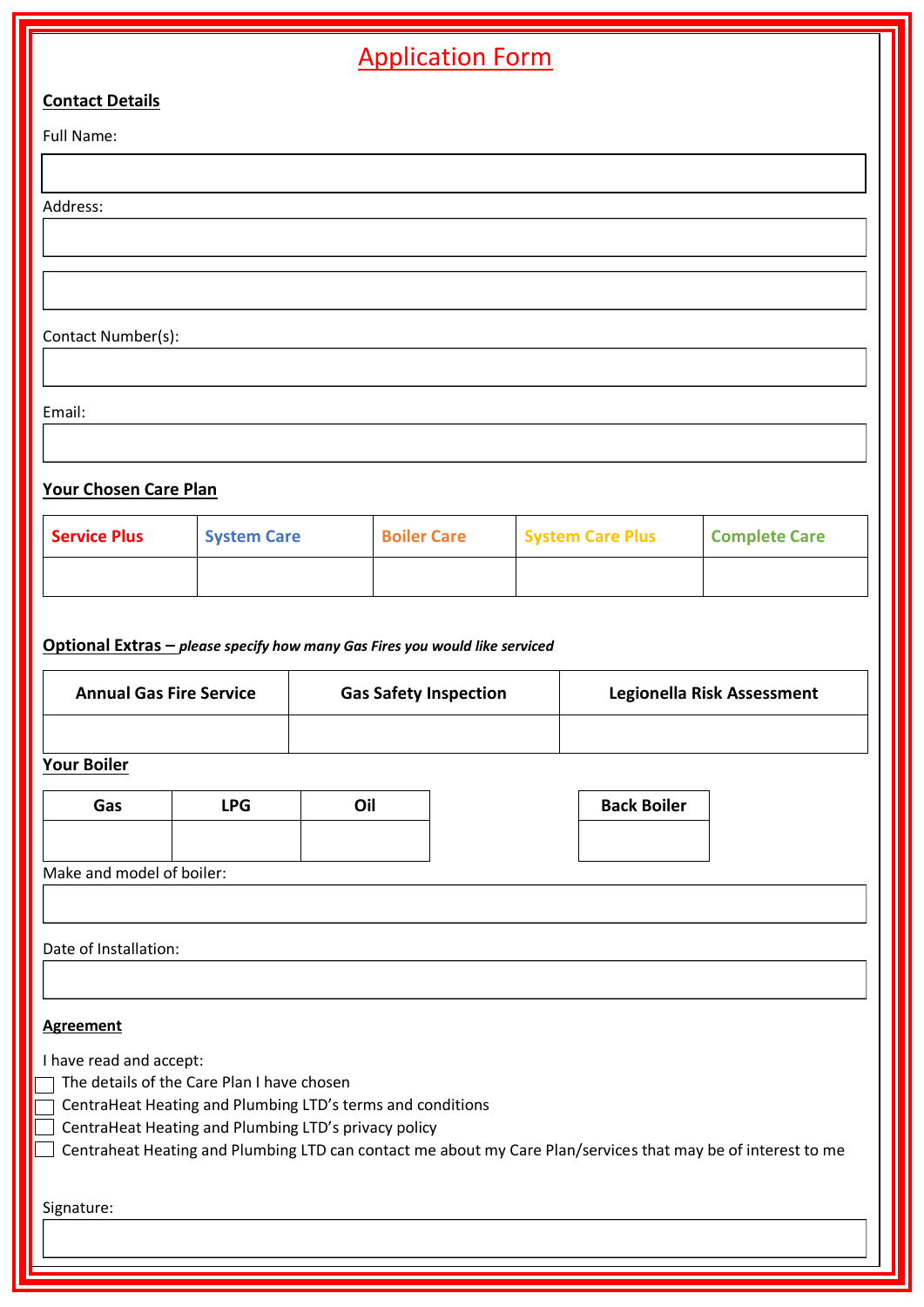# **Terms and Conditions**

We have tried our hardest to make these Terms and Conditions clear and fair but if there is anything you do not understand or have questions about please get in touch with us before agreeing.

#### **About these Terms and Conditions**

**Section A** sets out the definitions used throughout these Terms and Conditions **Section B** relates only to Care Plans **Section C** sets out the General terms for the Care Plans

#### **Section A – Definitions**

**a. Website** – refers to the latest version of CentraHeat's website as amended by any information We supply to You before or after You apply for Your care plan or accept Our Estimate for any Services. (We will give You at least 28 days' notice of our intentions to make changes to Your plan including Your Plan Fees. Any increases in charges will only be implemented in the month after We carry out Your next regular boiler service.)

b. **Call-out Fees** – means the per incident fees payable, in respect of any maintenance callouts under Your Plan. These fees are payable in addition to the monthly fee for the Plan shown on the Website.

c. **Fee's** – means the fees payable to Us by You for the provision of the Works as set out on the Website, Call-out Fees or Our Quote, as applicable.

d. **Care Plan** – means the service or maintenance care plan as describe in this pack and on the Website which You have made a successful application to become a member of, and in respect of which Your membership hasn't been terminated.

e. **Estimate** – means any estimate which We issue to You and You accept, as well as any changes to that Estimate which We and You agree or confirm verbally, in writing or by email

f. **We, Us and Our** – refers to CentraHeat and/or Team Centra which has an office at Bowman House, Bowman Court, Whitehill Lane, Royal Wootton Bassett

g. **Works** – means the works to be carried out by Us for You, in accordance with a Plan or Estimate as applicable

h. **You and Your** – refers to you, the person whose application to join a Care Plan has been accepted by Us and/or You, the person who has asked Us to carry out Works in accordance with an Estimate.

#### **Section B – Conditions only applicable to Care Plans**

#### *1. Care Plan Eligibility*

- a. You can apply for the Care Plan of your choice if:
- i) You have a domestic (up to 70Kw) condensing gas central heating boiler
- ii) You live in Swindon or the surrounding areas (all SN and some GL postcodes)
- iii) You are the owner or occupier of the property You want Us to cover
- iv) Your boiler and/or any other services You want Us to cover are safe and in good working order (see paragraph 3 below)
- b. At Our discretion, we can provide a bespoke quote for Your plan if your property is situated outside the Swindon and surrounding areas. We reserve the right to quote a higher price than the Fees shown in this pack and the Website in such cases and in any other situation where the set-up in Your home will make it more difficult or expensive for Us to service or maintain Your heating system.
- c. If ownership of dwelling changes the new owner of the dwelling shall retain the benefit of the Contract so long as the payments due are maintained. Refunds will not be available however for the unexpired part of the contract.
- d. We reserve the right to refuse any application for a Care Plan without giving a reason

#### *2. Inclusions and Exclusions*

- a. A definitive list of what is and is not included in each Care Plan is set out in this Pack and the Website.
- b. In addition to the exclusions contained within the description of each Care Plan set out in this Pack and the Website, the following exclusions apply to all Care Plans: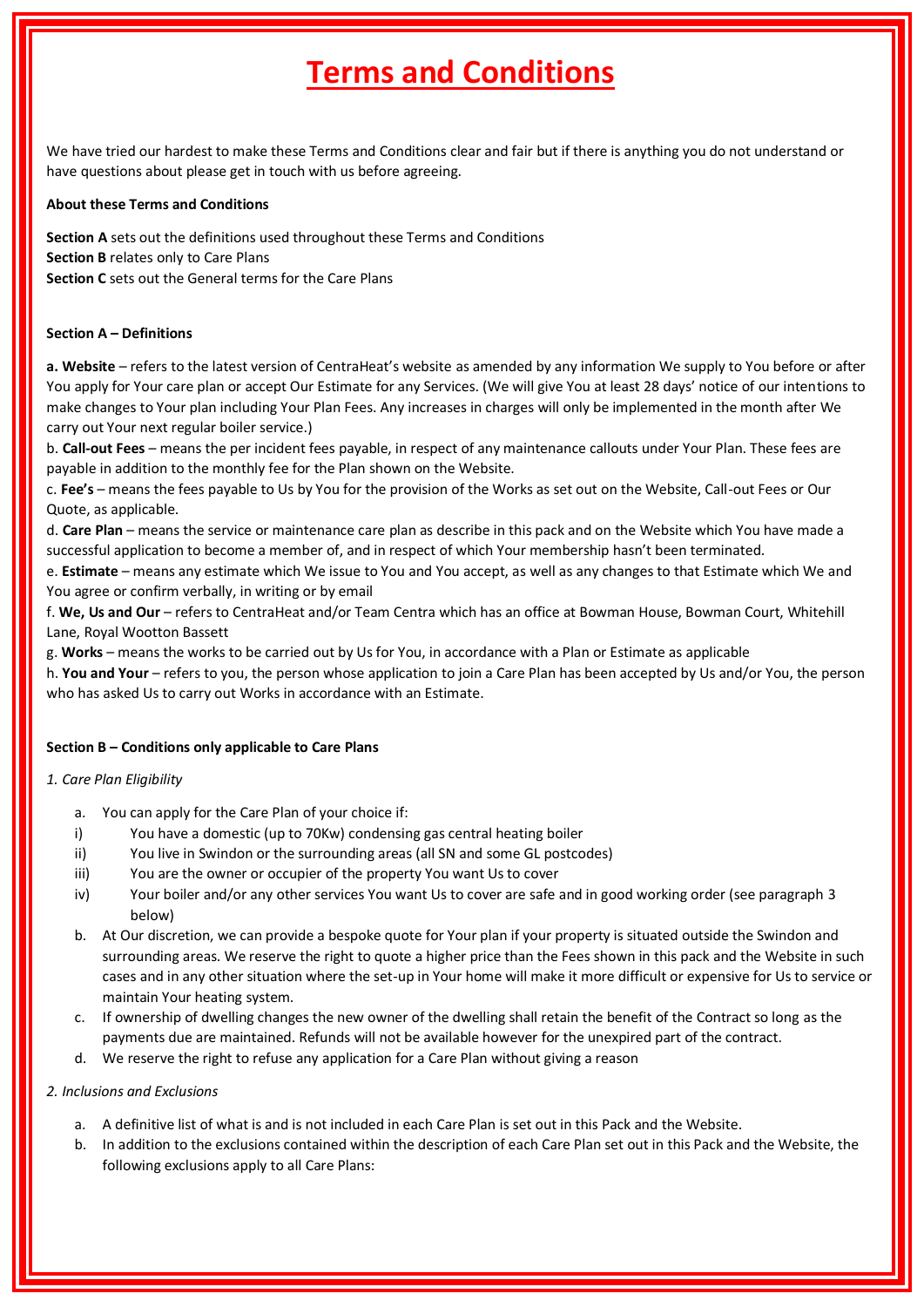- i) Any inadequacy attributing to original installation or design of the system.
- ii) We will not be held responsible for consequential damage or loss occurring as a result of a defect in the central heating system unless attributable to our negligence. If attributable to our negligence, notification must be given in writing with full details within fourteen days of the incident.
- iii) Any damage due to the failure of water, gas or electricity supply.
- iv) Any work including descaling that may arise due to hard water scale deposits or aggressive water supply.
- v) Mechanical breakdowns due to sludge build-up within the system.
- vi) Removal of products of corrosion from within the system.
- vii) Should the heat exchanger or heat bank fail, this will deem the boiler to be beyond economical repair.
- viii) Any damage or defect caused by lightning, explosion, flood, storm, tempest, fire, impact or other extraneous causes. ix) Any defect caused through negligence, misuse, third party interference or malicious or wilful action
- x) Domestic water supply from the hot water cylinder or boiler outlet to and including taps and washers.
- xi) Any adjustment of time and temperature controls, bleeding radiators or pressurising sealed systems and relighting pilot lights.
- xii) The fabric of the building and any pipework including flues buried in it.
- xiii) Any building work for the investigation of faults and/or following repair.
- xiv) Any faults present at the time of signing the initial contract.
- xv) Any callouts deemed to have been pre-existing to the commencement date of the Maintenance Plan and within the first three months of the Contract will not be covered and may incur a charge for the callout and any parts required, at our current rates, variable to the day and time of the callout.
- xvi) Replacement of flues.
- xvii) The replacement of decorative parts.
- xviii) Consumer durables (eg. batteries, filters, seals, gaskets, inhibitor, fuses, oil nozzles and igniters).
- xix) Heating appliances such as kick space heaters, fan assisted radiators, towel rails, designer radiators e.g. column radiators, school radiators, dual fuel kits, immersion heaters, primatic cylinders, custom made cylinders, un-vented cylinders and thermal stores, underfloor heating systems and/or specialist heating. Radiants and glass fronts on back boiler fires.
- xx) Cylinders with a volume greater than 40 gallons or 182 litres and boilers with a heat output greater than 42 kilowatts and pipework greater than 28mm diameter.
- xxi) Removing asbestos associated with repairing the central heating appliance/system. When you have had any asbestos removed, you must give us a clean-air certificate before we will do any further work at your property. By Law, the person who removes the asbestos must give you a clean-air certificate.
- xxii) Commencing and/or continuing services where we reasonably consider that there is a Health and Safety risk including; the presence of hazardous materials; infestations; or harassment of our personnel including verbal or physical abuse. We will not recommence work until the Health and Safety risk has been rectified to our satisfaction.

c. If You need work or repairs carrying out that are not covered by Your Care Plan, We will provide an Estimate for parts and labour at Our standard hourly rates. There is no obligation to ask Us to proceed.

d. There is a 28 day exclusion period for any callouts on the Care Plans. If You renew before the expiry of the Care Plan, the exclusion period does not apply after the first year of cover.

### *3. Limitations of Cover*

- a. We cannot cover any faults that arise with Your covered services during the first 28 days of any Care Plan, unless We installed the equipment and have maintained it ever since.
- b. Despite regular servicing, equipment sometimes fails, and this can damage other items in Your home. We cannot cover the costs of repairing or replacing these items unless the equipment covered by Your Care Plan failed because We did not service or maintain it properly.
- c. The Acceptance of a Central Heating System onto a Care Plan does not imply that the system is installed to the relevant standards and We will not accept any responsibility for any inadequacy arising from the original design or installation, and so make no warranty as to fitness for purpose or condition. If a system is incorrectly installed or unfit for use, We reserve the right to terminate the Contract. The Care Plan is specific to the boiler installed in the property at the commencement of the Care Plan, should the boiler be changed during the term of the Care Plan We must be informed immediately in writing. We reserve the right to terminate any Care Plan, in this instance, without reimbursement of payment. Should a breakdown / repair/ service be required on a boiler that has been changed since the commencement of the Care Plan without notification to Us, We reserve the right to charge for any Call-Outs at our standard rates. We shall not be liable to fulfil its obligations under the Contract if subject to industrial dispute or force majeure. We may not be held responsible for any delay in provision of spare parts by suppliers and thus no compensation is payable should this occur. We may supply and fit replacement parts and components which are adequate but not the same as defective parts.